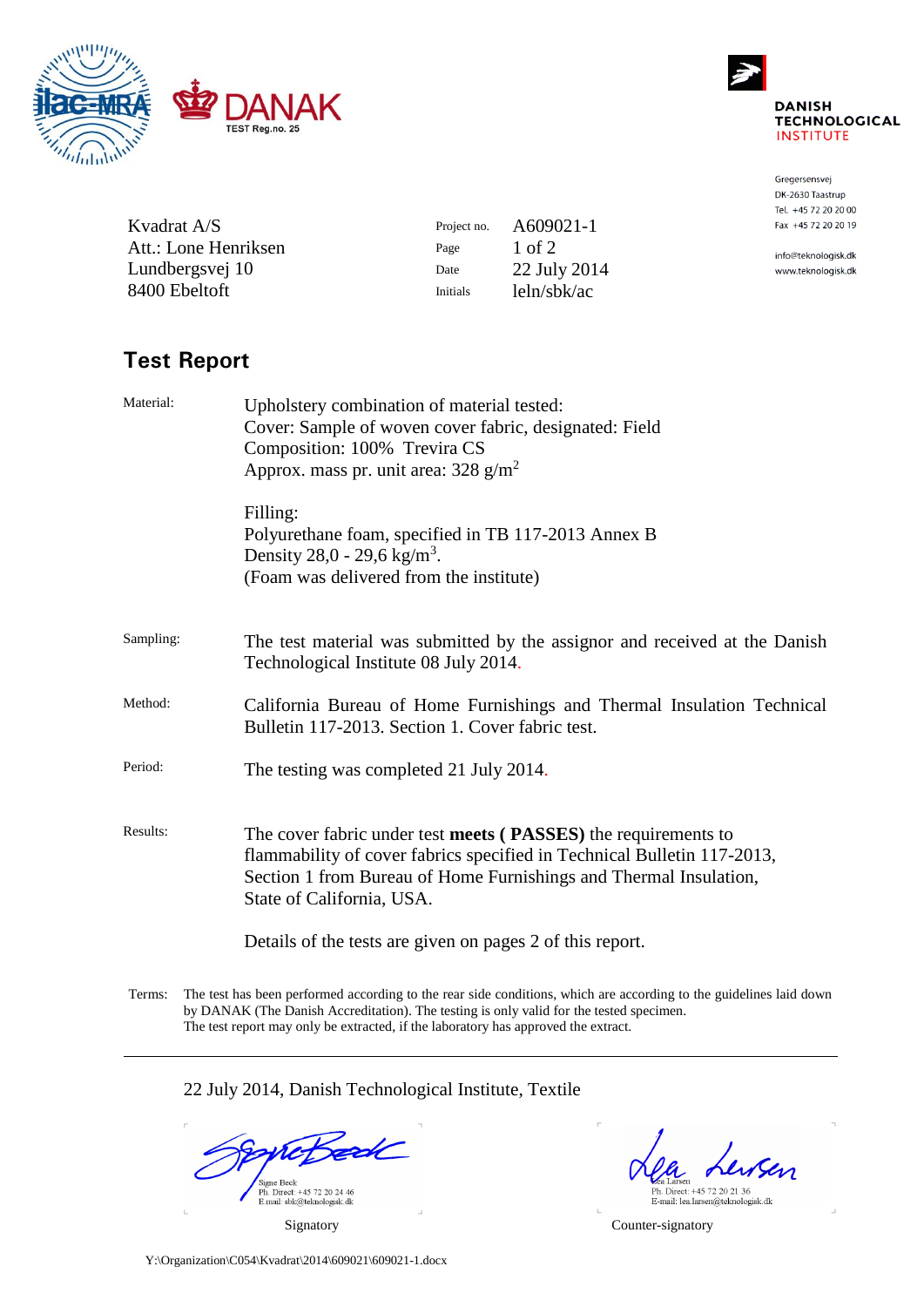## Project no. A609021-1 Page  $2$  of 3

### Results, continued Testing according to Technical Bulletin 117-2013, Section 1

Smouldering test (cigarette test) for cover fabric materials in combination with standard polyurethane foam, specified in TB 117-2013 Annex B. Test materials were conditioned at  $21\pm2$  °C (70 $\pm$ 5 °F) and less than 55 % RH. A fresh cigarette must be placed on new a test assembly, until either three cigarettes have burned their entire length on three individual test specimens, or three cigarettes have self-extinguished on the specimen.

| тигсе ассепшилопо мете саптеа бас. |                           |                      |                           |
|------------------------------------|---------------------------|----------------------|---------------------------|
|                                    | Test 1                    | Test 2               | Test 3                    |
| Smouldering time<br>in minutes     | 25                        | 26                   | 29                        |
| Vertical char<br>length in inches  | 0,98<br>$(25 \text{ mm})$ | 0,63<br>$(16$ mm $)$ | 0,71<br>$(18 \text{ mm})$ |
| Occurrence of<br>flames            | No                        | N <sub>0</sub>       | No                        |
| Comments                           |                           |                      |                           |

Three determinations were carried out.

Requirements A material is considered to pass or fail based on the following criteria according to Technical Bulletin 117-2013, Section 1, item 3.4:

| 1.             | A single mock-up test specimen fails to meets the requirements of this<br>test procedure if any of the following criteria occurs:                                             |
|----------------|-------------------------------------------------------------------------------------------------------------------------------------------------------------------------------|
|                | a) The mock-up test specimen continues to smoulder after 45 minute<br>test duration.                                                                                          |
|                | b) A vertical char length of more than 1,5 inches (38 mm) develops on<br>the cover fabric.                                                                                    |
|                | c) The mock-up test specimen transitions to open flame.                                                                                                                       |
| 2.             | The cover fabric passes the test if three initial mock-up specimens pass<br>the test, i.e., the cigarettes burn full length and the mock-ups are no<br>longer smouldering.    |
| 3.             | If more than one initial specimen fails, the cover fabric fails the test.                                                                                                     |
| 4.             | If any of the three initial specimen fails, repeat the test on additional<br>three specimens.                                                                                 |
| 5 <sub>1</sub> | If all three additional specimens pass the test, the cover fabric passes<br>the test. If any one of the additional three specimens fails, the cover<br>fabric fails the test. |

The cover fabric under test **meets** (**PASSES**) these requirements.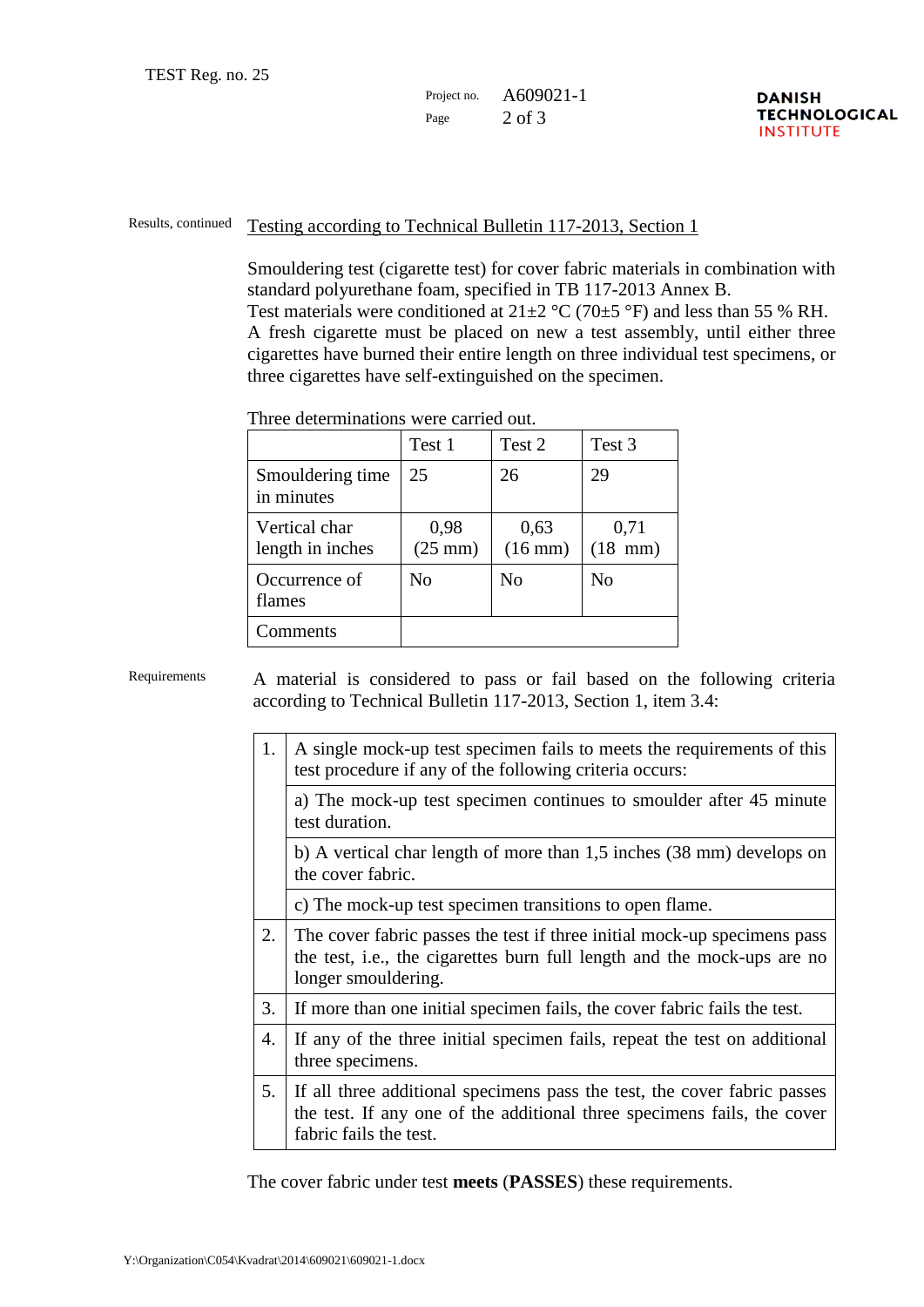## Project no. A609021-1 Annex: 1

### **DANISH TECHNOLOGICAL INSTITUTE**